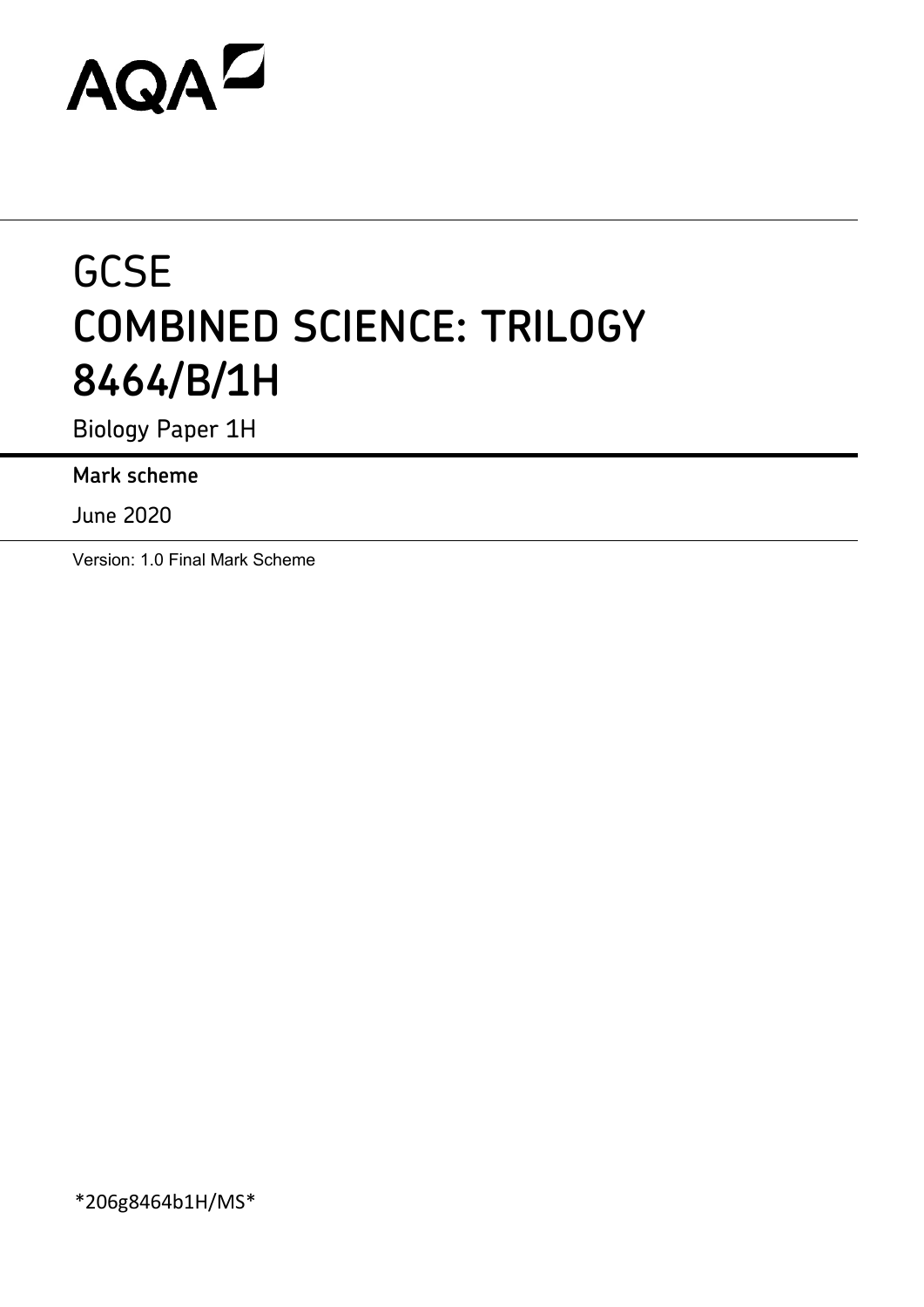Mark schemes are prepared by the Lead Assessment Writer and considered, together with the relevant questions, by a panel of subject teachers. This mark scheme includes any amendments made at the standardisation events which all associates participate in and is the scheme which was used by them in this examination. The standardisation process ensures that the mark scheme covers the students' responses to questions and that every associate understands and applies it in the same correct way. As preparation for standardisation each associate analyses a number of students' scripts. Alternative answers not already covered by the mark scheme are discussed and legislated for. If, after the standardisation process, associates encounter unusual answers which have not been raised they are required to refer these to the Lead Examiner.

It must be stressed that a mark scheme is a working document, in many cases further developed and expanded on the basis of students' reactions to a particular paper. Assumptions about future mark schemes on the basis of one year's document should be avoided; whilst the guiding principles of assessment remain constant, details will change, depending on the content of a particular examination paper.

Further copies of this mark scheme are available from aqa.org.uk

#### **Copyright information**

AQA retains the copyright on all its publications. However, registered schools/colleges for AQA are permitted to copy material from this booklet for their own internal use, with the following important exception: AQA cannot give permission to schools/colleges to photocopy any material that is acknowledged to a third party even for internal use within the centre.

Copyright © 2020 AQA and its licensors. All rights reserved.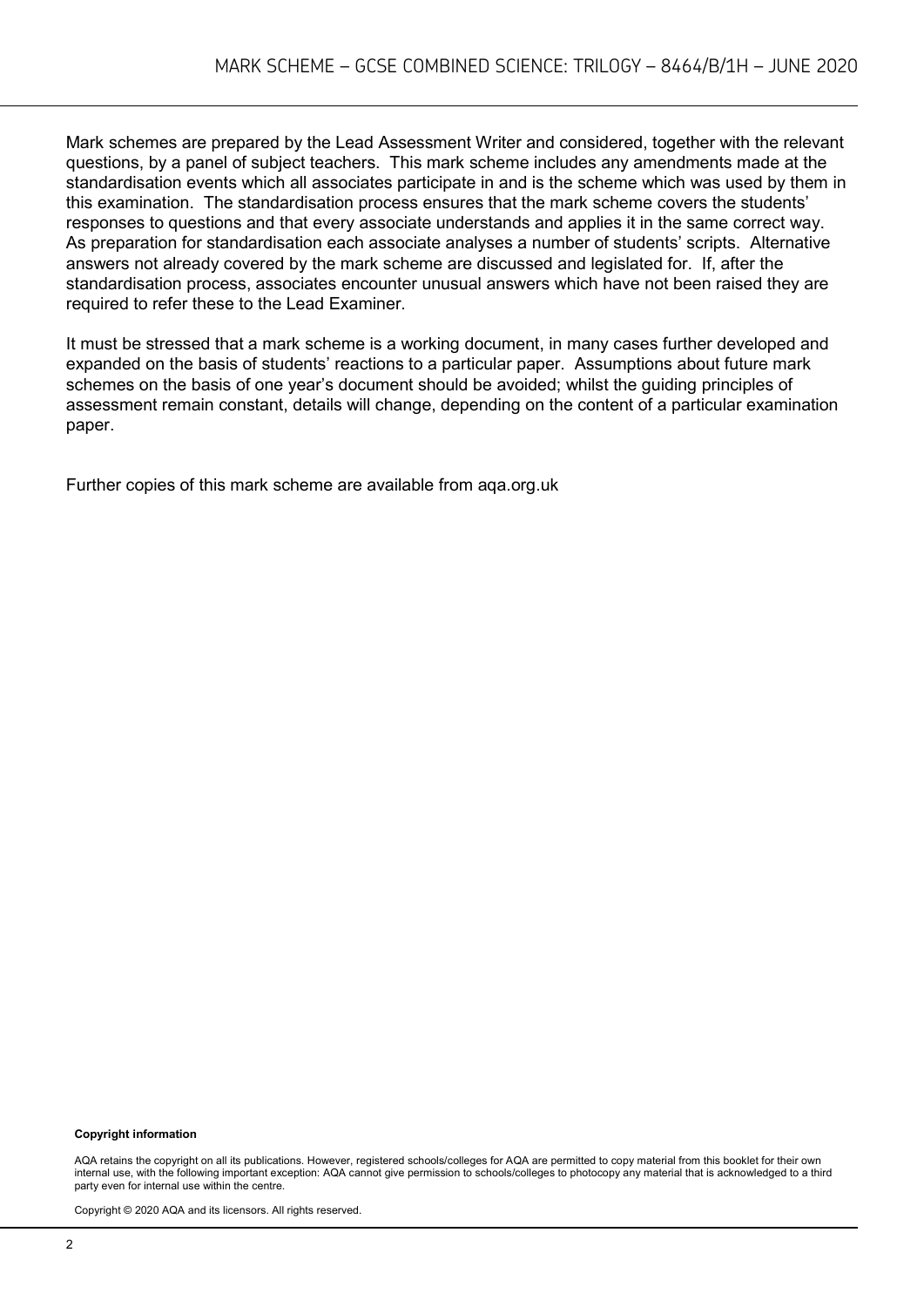# Information to Examiners

# 1. General

The mark scheme for each question shows:

- the marks available for each part of the question
- the total marks available for the question
- the typical answer or answers which are expected
- extra information to help the Examiner make his or her judgement
- the Assessment Objectives, level of demand and specification content that each question is intended to cover.

The extra information is aligned to the appropriate answer in the left-hand part of the mark scheme and should only be applied to that item in the mark scheme.

At the beginning of a part of a question a reminder may be given, for example: where consequential marking needs to be considered in a calculation; or the answer may be on the diagram or at a different place on the script.

In general the right-hand side of the mark scheme is there to provide those extra details which confuse the main part of the mark scheme yet may be helpful in ensuring that marking is straightforward and consistent.

# 2. Emboldening and underlining

- **2.1** In a list of acceptable answers where more than one mark is available 'any **two** from' is used, with the number of marks emboldened. Each of the following bullet points is a potential mark.
- **2.2** A bold **and** is used to indicate that both parts of the answer are required to award the mark.
- **2.3** Alternative answers acceptable for a mark are indicated by the use of **or**. Different terms in the mark scheme are shown by a / ; eg allow smooth / free movement.
- **2.4** Any wording that is underlined is essential for the marking point to be awarded.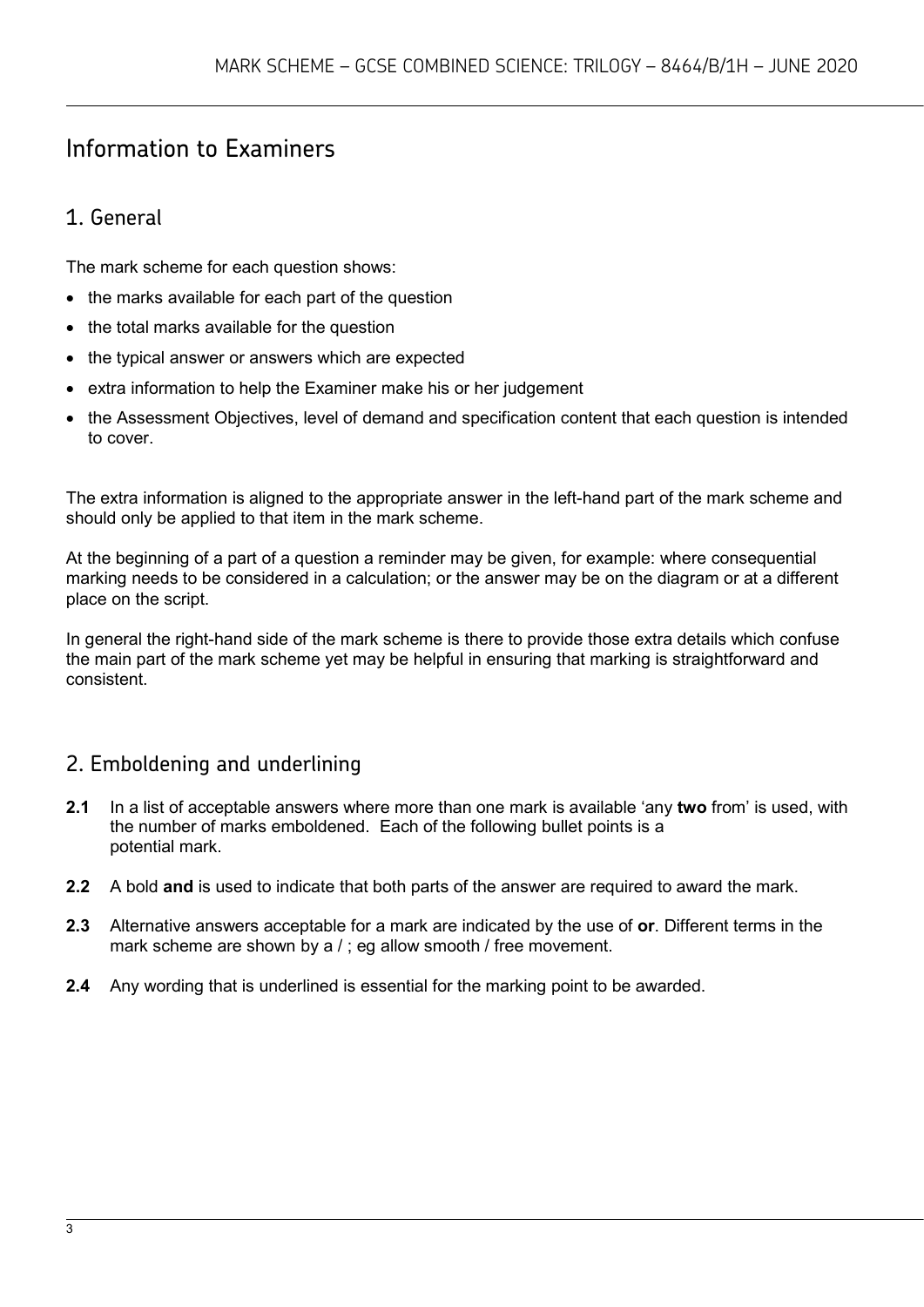## 3. Marking points

#### **3.1 Marking of lists**

This applies to questions requiring a set number of responses, but for which students have provided extra responses. The general principle to be followed in such a situation is that 'right + wrong = wrong'.

Each error / contradiction negates each correct response. So, if the number of error / contradictions equals or exceeds the number of marks available for the question, no marks can be awarded.

However, responses considered to be neutral (indicated as \* in example 1) are not penalised.

Example 1: What is the pH of an acidic solution?

**[1 mark]**

| <b>Student</b> | <b>Response</b> | <b>Marks</b><br>awarded |
|----------------|-----------------|-------------------------|
|                | green, 5        |                         |
|                | red $*$ , 5     |                         |
|                | red $*$ , 8     |                         |

Example 2: Name two planets in the solar system.

**[2 marks]**

| <b>Student</b> | <b>Response</b>     | <b>Marks awarded</b> |  |
|----------------|---------------------|----------------------|--|
|                | Neptune, Mars, Moon |                      |  |
|                | Neptune, Sun, Mars, |                      |  |
|                | Moon                |                      |  |

#### **3.2 Use of chemical symbols / formulae**

If a student writes a chemical symbol / formula instead of a required chemical name, full credit can be given if the symbol / formula is correct and if, in the context of the question, such action is appropriate.

#### **3.3 Marking procedure for calculations**

Marks should be awarded for each stage of the calculation completed correctly, as students are instructed to show their working. Full marks can, however, be given for a correct numerical answer, without any working shown.

#### **3.4 Interpretation of 'it'**

Answers using the word 'it' should be given credit only if it is clear that the 'it' refers to the correct subject.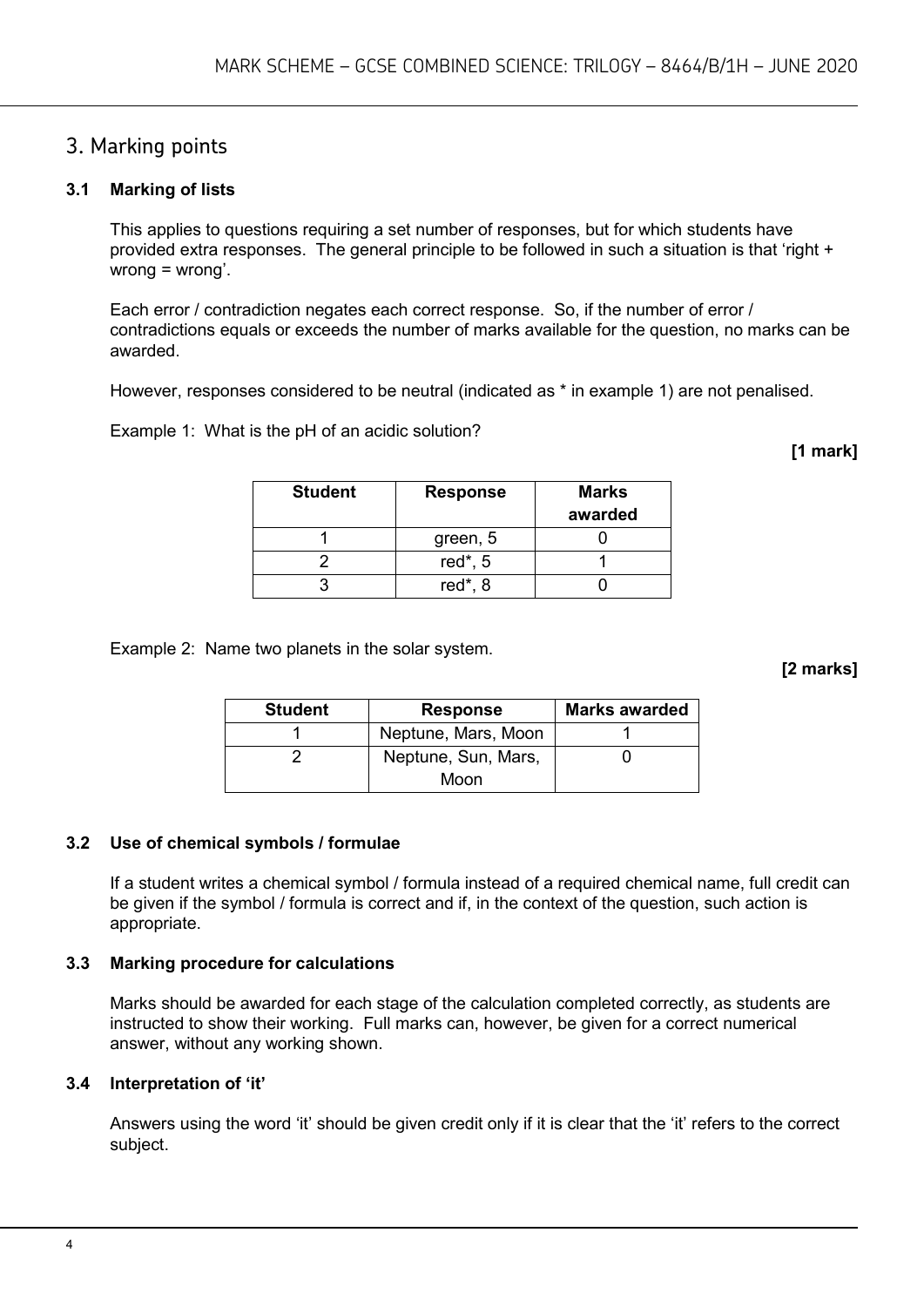#### **3.5 Errors carried forward**

Any error in the answers to a structured question should be penalised once only.

Papers should be constructed in such a way that the number of times errors can be carried forward is kept to a minimum. Allowances for errors carried forward are most likely to be restricted to calculation questions and should be shown by the abbreviation ecf in the marking scheme.

#### **3.6 Phonetic spelling**

The phonetic spelling of correct scientific terminology should be credited **unless** there is a possible confusion with another technical term.

#### **3.7 Brackets**

(…..) are used to indicate information which is not essential for the mark to be awarded but is included to help the examiner identify the sense of the answer required.

#### **3.8 Allow**

In the mark scheme additional information, 'allow' is used to indicate creditworthy alternative answers.

#### **3.9 Ignore**

Ignore is used when the information given is irrelevant to the question or not enough to gain the marking point. Any further correct amplification could gain the marking point.

#### **3.10 Do not accept**

Do **not** accept means that this is a wrong answer which, even if the correct answer is given as well, will still mean that the mark is not awarded.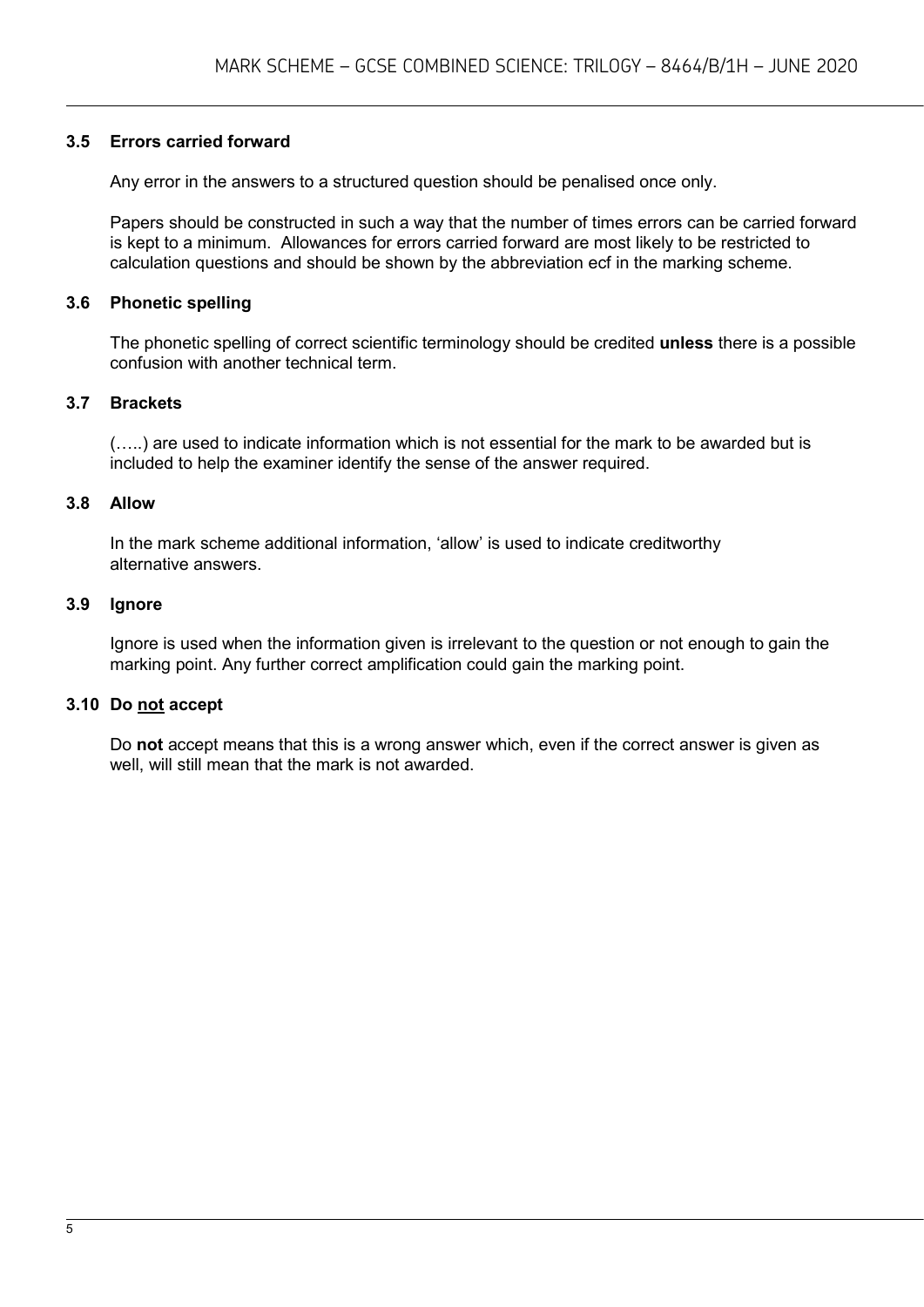### 4. Level of response marking instructions

Extended response questions are marked on level of response mark schemes.

- Level of response mark schemes are broken down into levels, each of which has a descriptor.
- The descriptor for the level shows the average performance for the level.
- There are two marks in each level

Before you apply the mark scheme to a student's answer, read through the answer and annotate it (as instructed) to show the qualities that are being looked for. You can then apply the mark scheme.

#### **Step 1: Determine a level**

Start at the lowest level of the mark scheme and use it as a ladder to see whether the answer meets the descriptor for that level. The descriptor for the level indicates the different qualities that might be seen in the student's answer for that level. If it meets the lowest level then go to the next one and decide if it meets this level, and so on, until you have a match between the level descriptor and the answer.

When assigning a level you should look at the overall quality of the answer. Do **not** look to penalise small and specific parts of the answer where the student has not performed quite as well as the rest. If the answer covers different aspects of different levels of the mark scheme you should use a best fit approach for defining the level.

Use the variability of the response to help decide the mark within the level, ie if the response is predominantly level 2 with a small amount of level 3 material it would be placed in level 2 but be awarded a mark near the top of the level because of the level 3 content.

#### **Step 2: Determine a mark**

Once you have assigned a level you need to decide on the mark. The descriptors on how to allocate marks can help with this.

The exemplar materials used during standardisation will help. There will be an answer in the standardising materials which will correspond with each level of the mark scheme. This answer will have been awarded a mark by the Lead Examiner. You can compare the student's answer with the example to determine if it is the same standard, better or worse than the example. You can then use this to allocate a mark for the answer based on the Lead Examiner's mark on the example.

You may well need to read back through the answer as you apply the mark scheme to clarify points and assure yourself that the level and the mark are appropriate.

Indicative content in the mark scheme is provided as a guide for examiners. It is not intended to be exhaustive and you must credit other valid points. Students do **not** have to cover all of the points mentioned in the indicative content to reach the highest level of the mark scheme.

You should ignore any irrelevant points made. However, full marks can be awarded only if there are no incorrect statements that contradict a correct response.

An answer which contains nothing of relevance to the question must be awarded no marks.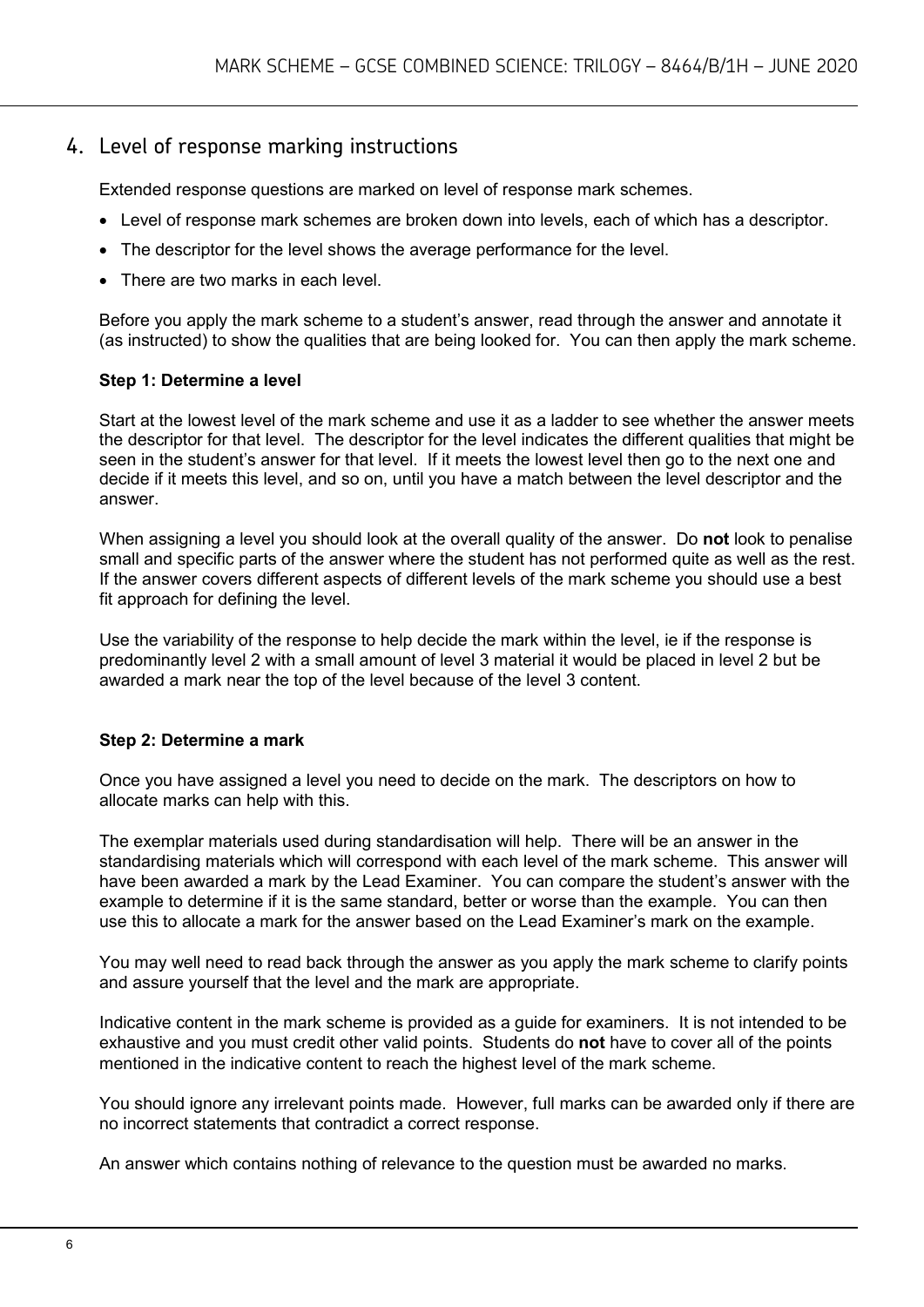| Question | <b>Answers</b>                                                                                         | <b>Extra information</b>                                                                                            | <b>Mark</b> | <b>AO</b> /<br>Spec. Ref.                      |
|----------|--------------------------------------------------------------------------------------------------------|---------------------------------------------------------------------------------------------------------------------|-------------|------------------------------------------------|
| 01.1     | concentration of the sugar<br>solution                                                                 |                                                                                                                     | 1           | AO <sub>1</sub><br>4.1.3.2<br>RPA <sub>2</sub> |
| 01.2     | gained water                                                                                           |                                                                                                                     | 1           | AO <sub>2</sub>                                |
|          | (water moves) by osmosis                                                                               |                                                                                                                     | 1           | AO <sub>1</sub>                                |
|          | <b>or</b>                                                                                              | allow converse statements                                                                                           |             | 4.1.3.2<br>RPA <sub>2</sub>                    |
|          | (because) concentration of<br>water outside the potato is<br>greater than inside the cells /<br>potato | (because) concentration (of<br>sugar solution) inside the potato<br>is greater than outside the<br>potato / cells   |             |                                                |
| 01.3     | all points correctly plotted                                                                           | allow $\pm \frac{1}{2}$ a square                                                                                    | 1           | AO <sub>2</sub><br>4.1.3.2<br>RPA <sub>2</sub> |
|          | line of best fit drawn as a curve<br>through all the points                                            | ignore extrapolation of curve                                                                                       | 1           |                                                |
| 01.4     | correct reading from their graph                                                                       | allow $\pm \frac{1}{2}$ a square<br>allow answer in range 0.23 to<br>$0.24$ (mol/dm <sup>3</sup> ) if no line drawn | 1           | AO <sub>3</sub><br>4.1.3.2<br>RPA <sub>2</sub> |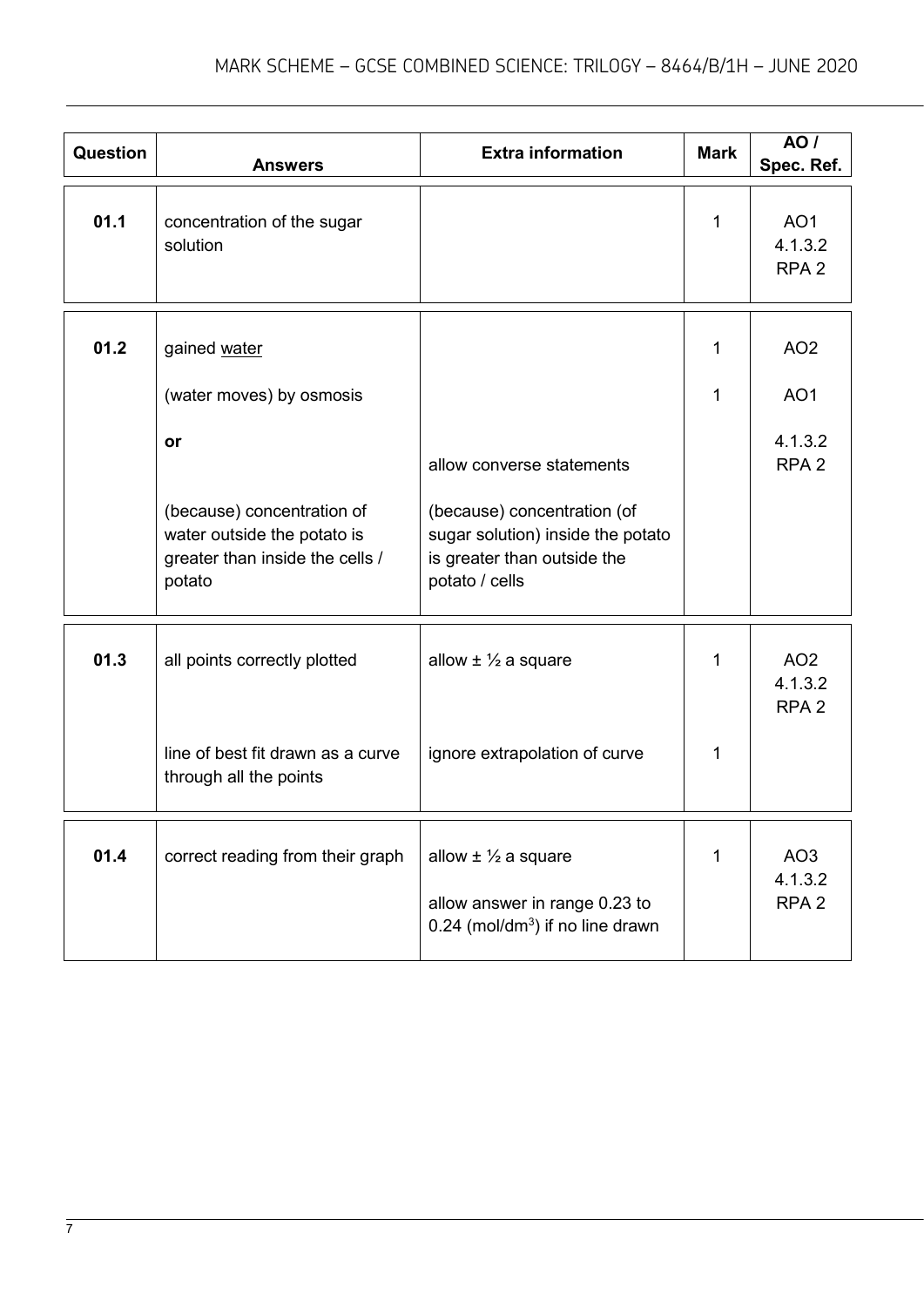| 01.5         | $0.25 \times 100$<br>7.96<br>$= 3.14(070352)$<br>$3.14\ (%)$ | allow $\frac{(8.21-7.96)}{8}$ 100<br>7.96<br>allow correct rounding to 3 sig<br>figs of an incorrectly calculated<br>percentage change |   | AO <sub>2</sub><br>4.1.3.2<br>RPA <sub>2</sub> |
|--------------|--------------------------------------------------------------|----------------------------------------------------------------------------------------------------------------------------------------|---|------------------------------------------------|
| <b>Total</b> |                                                              |                                                                                                                                        | 9 |                                                |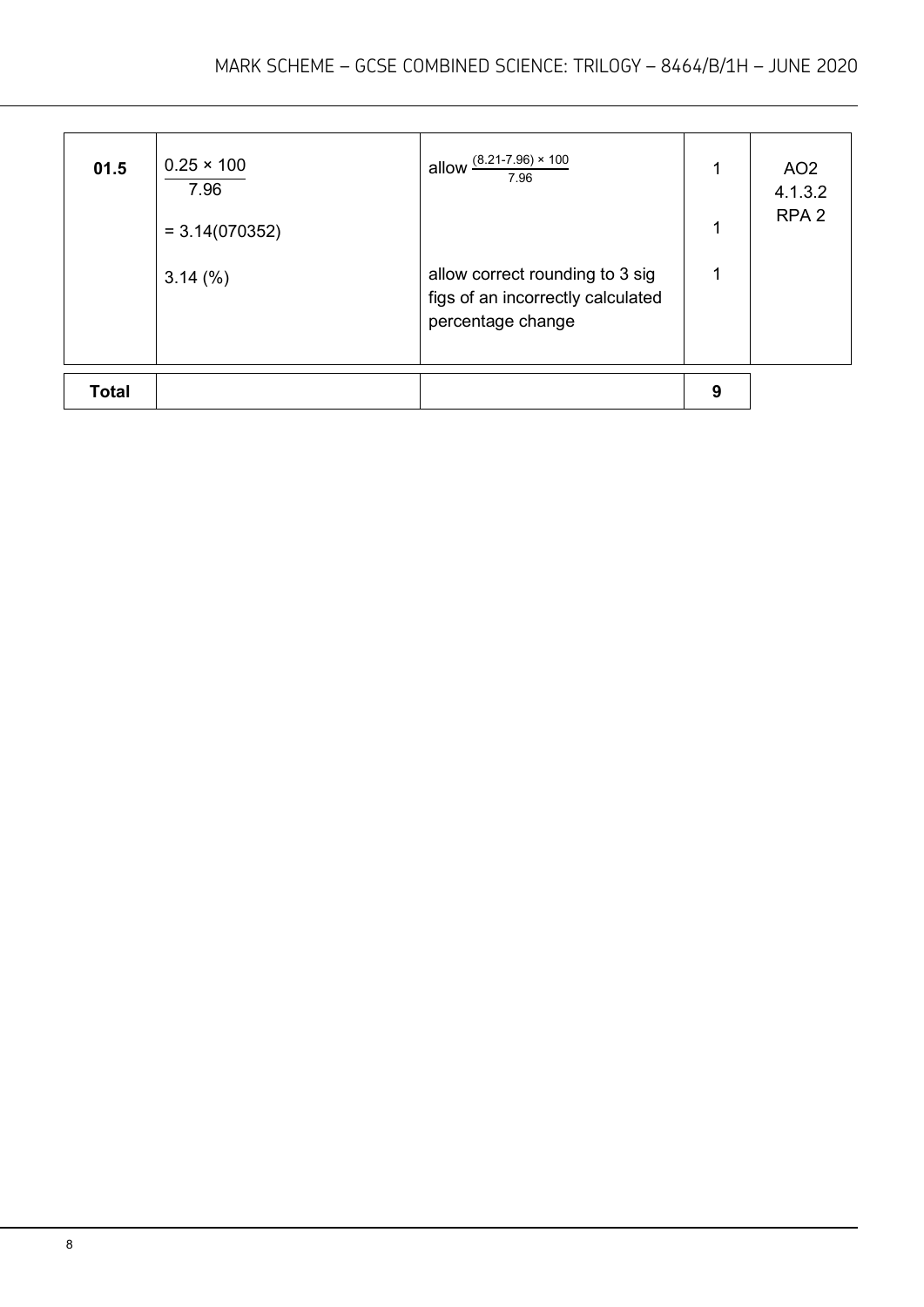| Question | <b>Answers</b>                                                                              | <b>Extra information</b>                                                                                                                    | <b>Mark</b>           | <b>AO</b> /<br>Spec. Ref.                      |
|----------|---------------------------------------------------------------------------------------------|---------------------------------------------------------------------------------------------------------------------------------------------|-----------------------|------------------------------------------------|
| 02.1     | amylase                                                                                     | allow phonetic spelling<br>allow carbohydrase<br>do not accept amylose                                                                      | 1                     | AO <sub>1</sub><br>4.2.2.1                     |
| 02.2     | small intestine                                                                             |                                                                                                                                             | $\mathbf 1$           | AO <sub>1</sub><br>4.2.1<br>4.2.2.1            |
| 02.3     | any one from:<br>• greater magnification<br>• higher resolving power                        | allow can see (smaller) sub-<br>cellular structures / parts<br>allow can see more detail<br>(inside cells)<br>allow reference to 3-D images | $\mathbf{1}$          | AO <sub>1</sub><br>4.1.1.5                     |
| 02.4     | capillary                                                                                   |                                                                                                                                             | 1                     | AO <sub>2</sub><br>4.2.2.1<br>4.2.2.2          |
| 02.5     | image length<br>$20 =$<br>0.8<br>image length = $0.8 \times 20$<br>image length = $16$ (mm) |                                                                                                                                             | 1<br>1<br>$\mathbf 1$ | AO <sub>2</sub><br>4.1.1.5<br>RPA <sub>1</sub> |
| 02.6     | diffusion                                                                                   |                                                                                                                                             | 1                     | AO <sub>3</sub><br>4.1.3.1                     |
| 02.7     | active transport                                                                            | allow active uptake                                                                                                                         | 1                     | AO <sub>3</sub><br>4.1.3.3                     |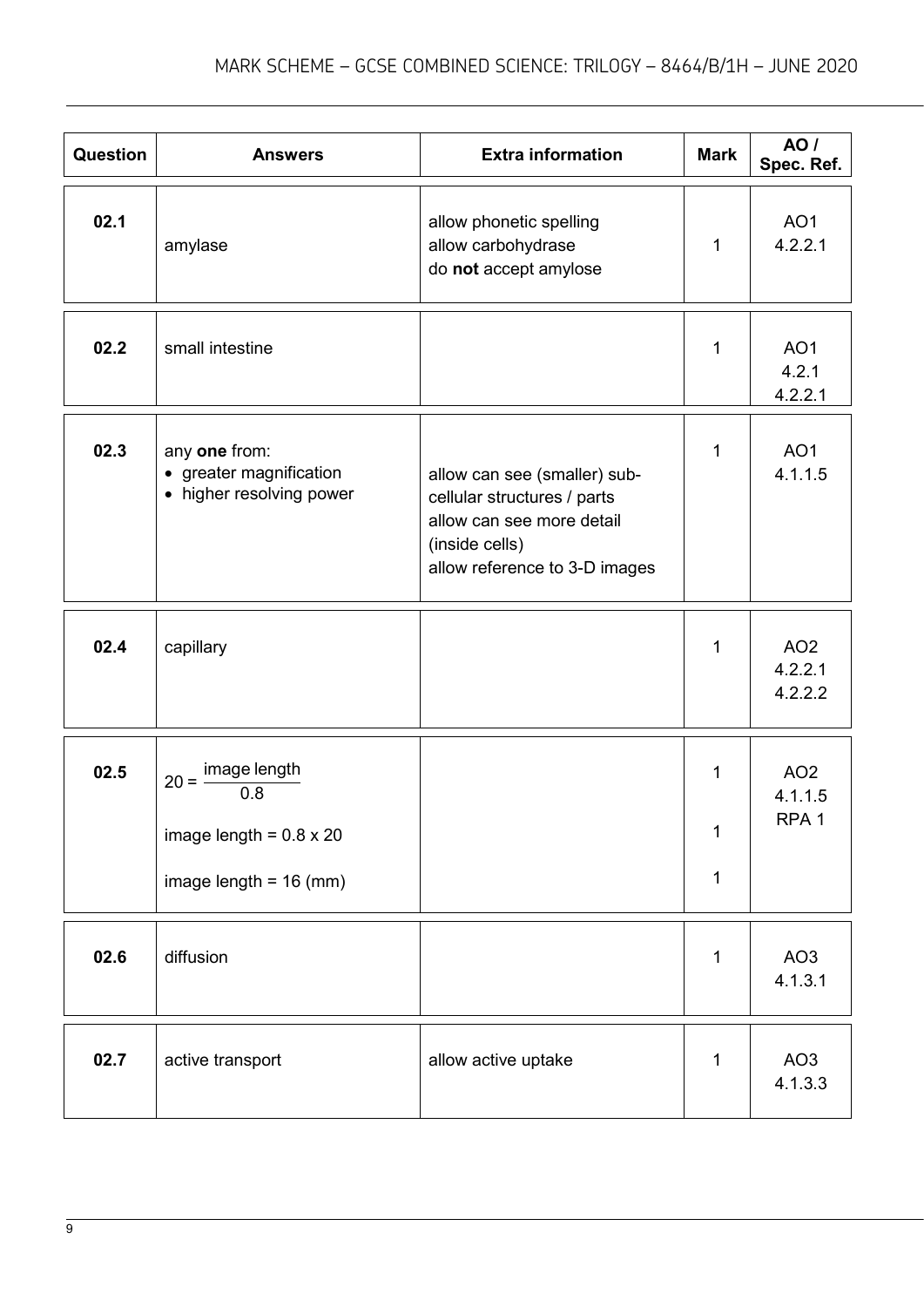| Question     | <b>Answers</b>                                                                                                                                                                                                                                                                                                                                                                                                                                                                                                                                                                                           | <b>Extra information</b>                                                                                           | <b>Mark</b> | AO /<br>Spec. Ref.                    |
|--------------|----------------------------------------------------------------------------------------------------------------------------------------------------------------------------------------------------------------------------------------------------------------------------------------------------------------------------------------------------------------------------------------------------------------------------------------------------------------------------------------------------------------------------------------------------------------------------------------------------------|--------------------------------------------------------------------------------------------------------------------|-------------|---------------------------------------|
| 02.8         | any one from:<br>• respiration<br>• to form glycogen<br>• to make amino acids /<br>proteins                                                                                                                                                                                                                                                                                                                                                                                                                                                                                                              | allow as an energy source<br>do not accept to make / use /<br>create / produce energy<br>allow to make lipid / fat | 1           | AO <sub>1</sub><br>4.4.2.1<br>4.4.2.3 |
| 02.9         | Level 2: Relevant points (reasons/causes) are identified, given in<br>detail and logically linked to form a clear account.                                                                                                                                                                                                                                                                                                                                                                                                                                                                               |                                                                                                                    | $3 - 4$     | AO <sub>2</sub><br>4.1.1.3<br>4.1.3.1 |
|              | is not clear and there is no attempt at logical linking.                                                                                                                                                                                                                                                                                                                                                                                                                                                                                                                                                 | Level 1: Points are identified and stated simply, but their relevance                                              | $1 - 2$     | 4.1.3.3<br>4.2.2.1                    |
|              | No relevant content                                                                                                                                                                                                                                                                                                                                                                                                                                                                                                                                                                                      |                                                                                                                    | 0           |                                       |
|              | <b>Indicative content</b><br>• have (many) microvilli<br>• (to) increase surface area<br>• wall of villus only one cell thick or is thin<br>• capillaries are close to surface<br>• (so) short pathway<br>• good blood supply<br>• (to) transport food molecules away or to the body<br>• (and) maintain a diffusion gradient<br>• cells have many mitochondria<br>(where) respiration takes place<br>(where) energy is transferred<br>(as) active transport requires energy<br>• energy is needed to absorb sugar / food / molecules<br>For Level 2 must make links between structure and it's function |                                                                                                                    |             |                                       |
| <b>Total</b> |                                                                                                                                                                                                                                                                                                                                                                                                                                                                                                                                                                                                          |                                                                                                                    | 14          |                                       |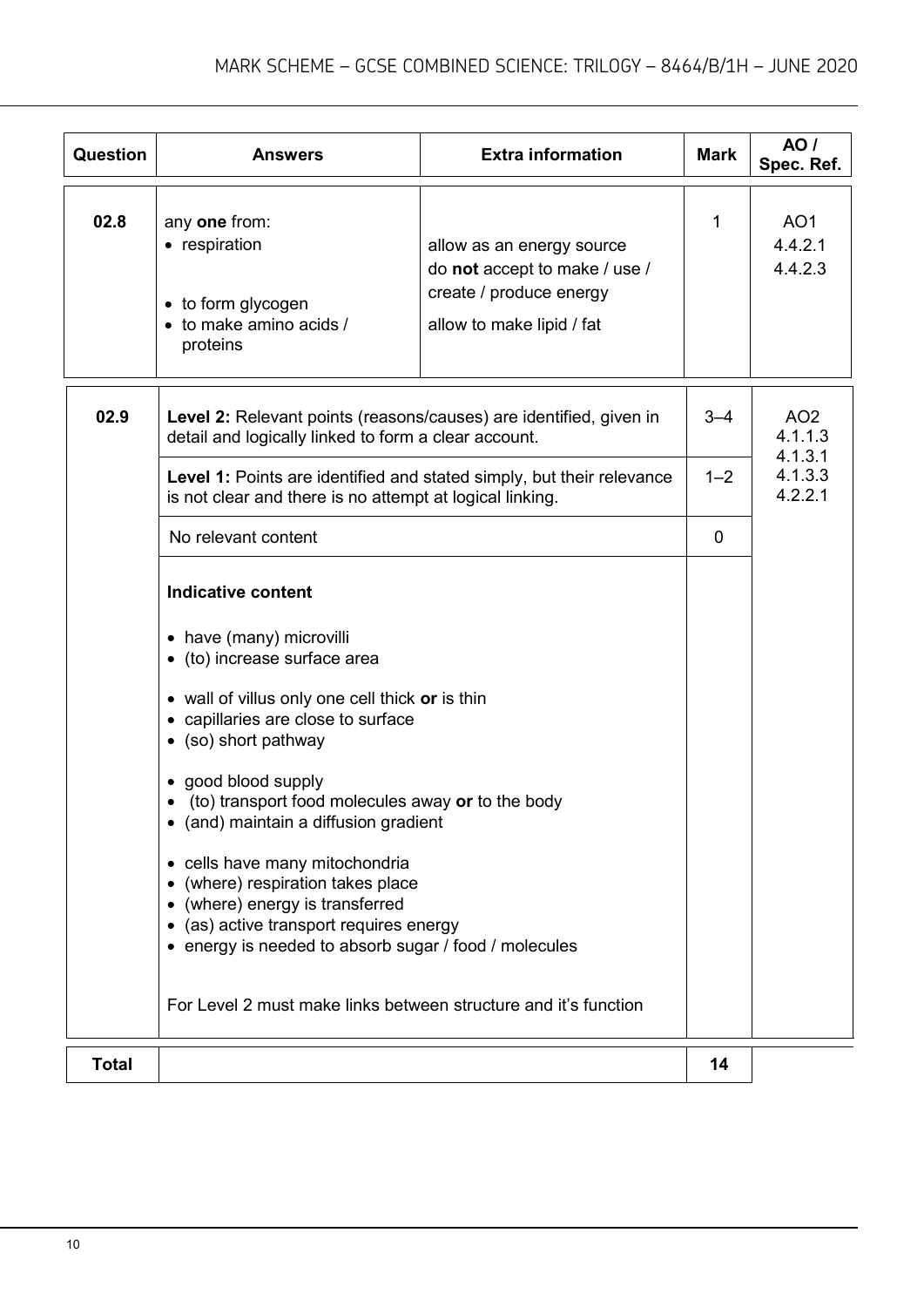| Question | <b>Answers</b>                                                                                                                               | <b>Extra information</b>                                                                                                                    | <b>Mark</b>  | <b>AO</b> /<br>Spec. Ref.             |
|----------|----------------------------------------------------------------------------------------------------------------------------------------------|---------------------------------------------------------------------------------------------------------------------------------------------|--------------|---------------------------------------|
| 03.1     | any one from:<br>• (Type 2) diabetes<br>• (coronary / ischaemic) heart<br>disease / CHD<br>• high blood pressure<br>• cancer<br>• depression | ignore obesity<br>do not accept Type 1 diabetes<br>allow cardiovascular disease<br>ignore heart attack / failure<br>allow (osteo) arthritis | $\mathbf{1}$ | AO <sub>1</sub><br>4.2.2.5<br>4.2.2.6 |
| 03.2     | $27 = \frac{68.1}{height^2}$                                                                                                                 |                                                                                                                                             | 1            | AO <sub>2</sub><br>4.2.2.5            |
|          | height <sup>2</sup> = 68.1 ÷ 27                                                                                                              | allow height = $\sqrt{\frac{68.1}{27}}$                                                                                                     | 1            | 4.2.2.6                               |
|          | or                                                                                                                                           | or                                                                                                                                          |              |                                       |
|          | height <sup>2</sup> = $2.522(r)$ / 2.52 / 2.5                                                                                                | allow height = $\sqrt{2.522(r)}$                                                                                                            |              |                                       |
|          | height = $1.59$ (m)                                                                                                                          | allow a correctly rounded value<br>if 2.5 is given in step 2 allow an<br>answer of 1.58 (m)                                                 | 1            |                                       |
| 03.3     | overweight                                                                                                                                   | answer must be consistent with<br>height calculated in 03.2                                                                                 | 1            | AO <sub>3</sub><br>4.2.2.5<br>4.2.2.6 |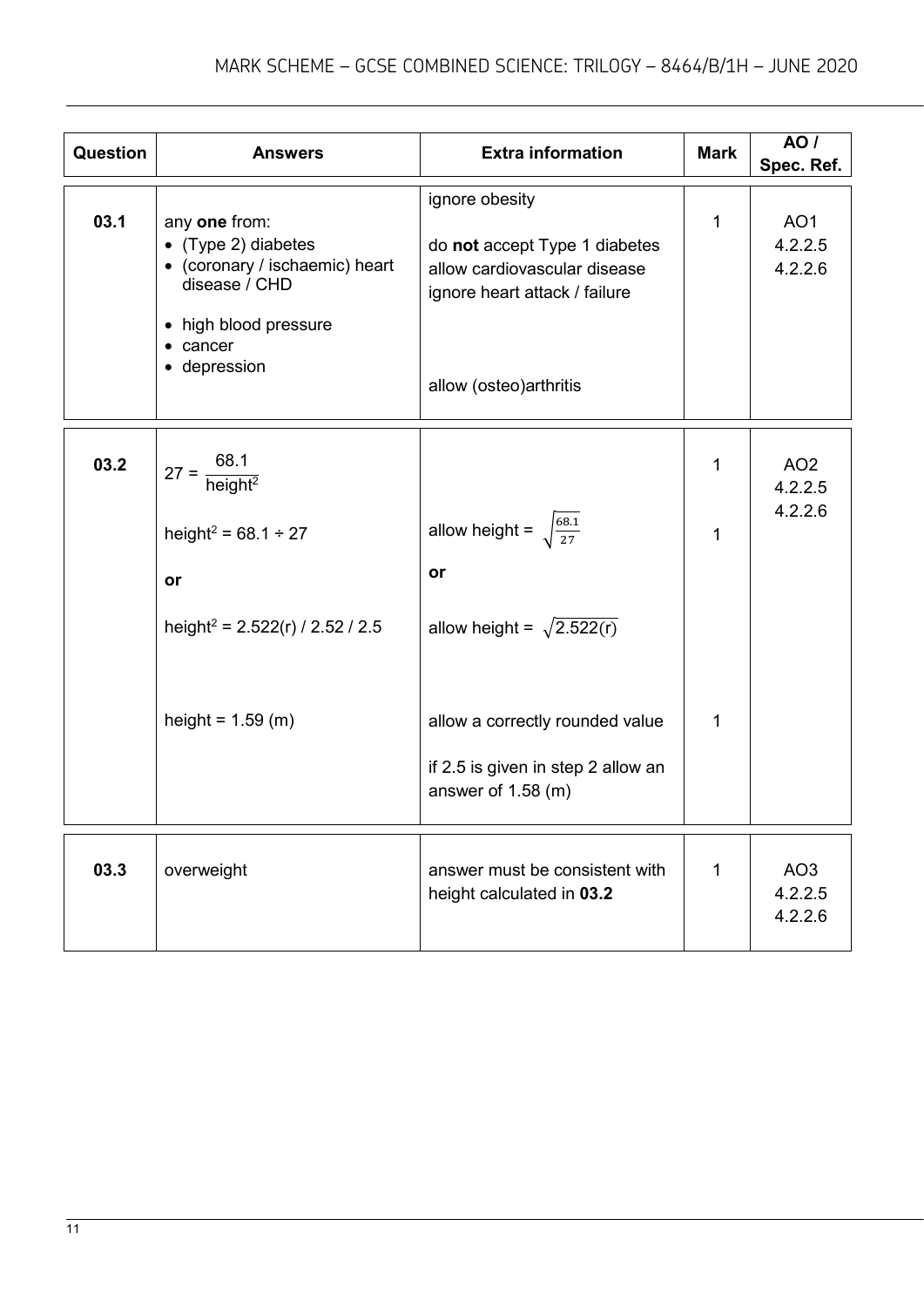| 03.4 |                                                                                                                                                                                                                                      | max 2 marks if refer to energy<br>being made / used / produced /<br>created<br>allow reference to calories /<br>joules for energy                                                                                                                      |   | AO <sub>2</sub><br>4.2.2.5<br>4.2.2.6<br>4.4.2.2<br>4.4.2.3 |
|------|--------------------------------------------------------------------------------------------------------------------------------------------------------------------------------------------------------------------------------------|--------------------------------------------------------------------------------------------------------------------------------------------------------------------------------------------------------------------------------------------------------|---|-------------------------------------------------------------|
|      | any three from:                                                                                                                                                                                                                      |                                                                                                                                                                                                                                                        | 3 |                                                             |
|      | increased energy intake<br>if more food eaten                                                                                                                                                                                        | allow increased energy intake if<br>more fat / carbohydrate eaten<br>allow converse<br>allow energy taken in when you<br>eat                                                                                                                           |   |                                                             |
|      | if exercise more, more<br>energy is transferred /<br>released                                                                                                                                                                        | allow if exercise more,<br>respiration / metabolism<br>increases or is faster<br>allow converse<br>allow energy is transferred<br>during exercise<br>do not accept energy is burnt<br>during exercise                                                  |   |                                                             |
|      | if more energy is taken in<br>than is transferred body<br>mass increases<br>or<br>if less energy is taken in<br>than is transferred body<br>mass decreases<br>if energy intake $=$ energy<br>transferred body mass<br>stays the same | allow if less energy is<br>transferred than is taken in body<br>mass increases<br>or<br>if more energy is transferred<br>than is taken in body mass<br>decreases                                                                                       |   |                                                             |
|      |                                                                                                                                                                                                                                      | if no marks are awarded allow 1<br>mark for food eaten can<br>increase body mass and<br>exercise can decrease body<br>mass<br>or<br>allow 1 mark for if a lot of food is<br>eaten and little exercise is done<br>body mass increases<br>allow converse |   |                                                             |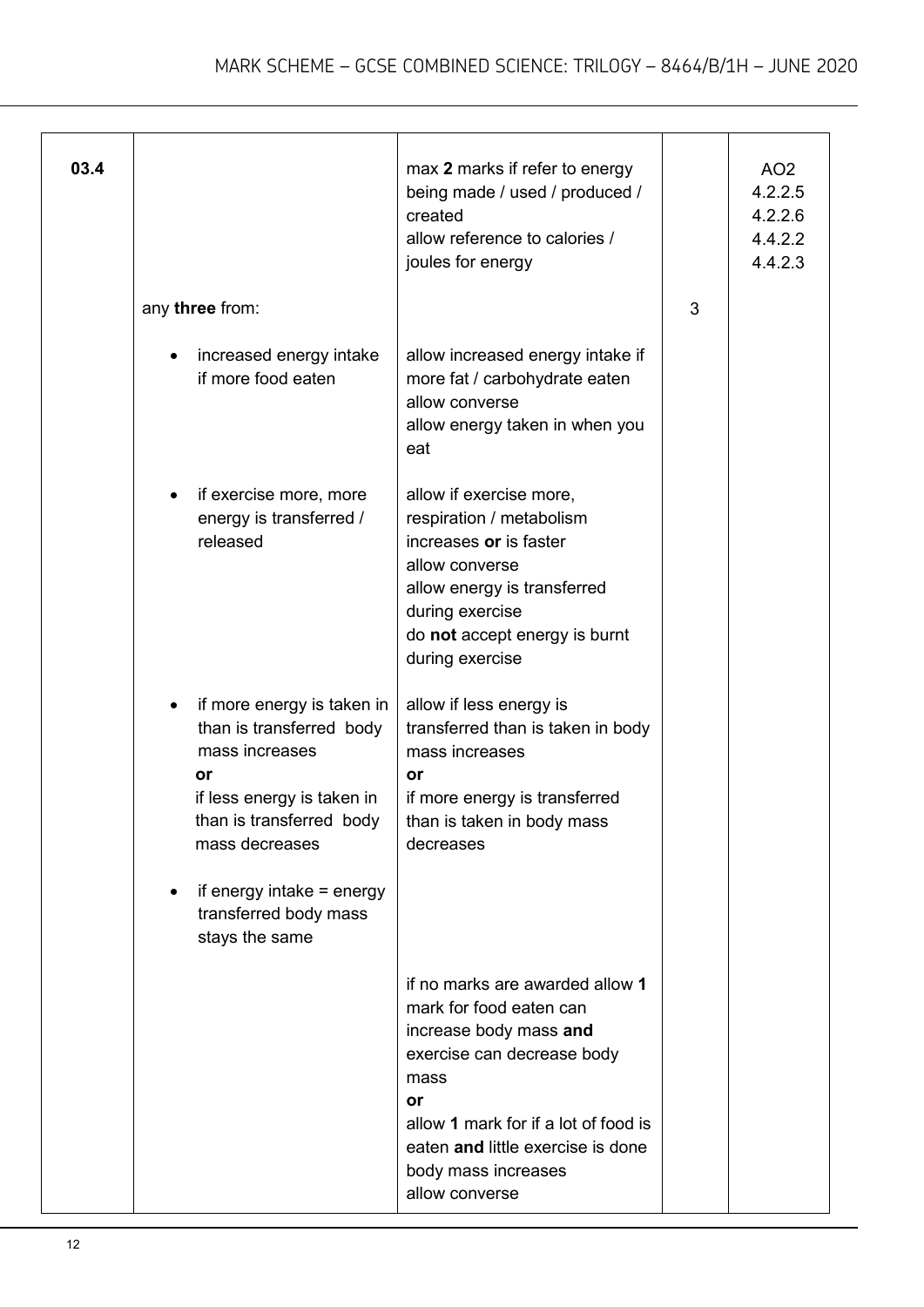| Question     | <b>Answers</b>                                                                                                                                                                                                                                                                                                                                                                                                                                                                                                                                                                                                                                                                                                                                                                                                                                                                                                                                                                                                                                                                                                                                                                                                                                                                                                                                                                                                          | <b>Mark</b> | <b>AO</b> /<br>Spec. Ref.  |
|--------------|-------------------------------------------------------------------------------------------------------------------------------------------------------------------------------------------------------------------------------------------------------------------------------------------------------------------------------------------------------------------------------------------------------------------------------------------------------------------------------------------------------------------------------------------------------------------------------------------------------------------------------------------------------------------------------------------------------------------------------------------------------------------------------------------------------------------------------------------------------------------------------------------------------------------------------------------------------------------------------------------------------------------------------------------------------------------------------------------------------------------------------------------------------------------------------------------------------------------------------------------------------------------------------------------------------------------------------------------------------------------------------------------------------------------------|-------------|----------------------------|
| 03.5         | Level 3: Relevant points (reasons/causes) are identified, given in<br>detail and logically linked to form a clear account.                                                                                                                                                                                                                                                                                                                                                                                                                                                                                                                                                                                                                                                                                                                                                                                                                                                                                                                                                                                                                                                                                                                                                                                                                                                                                              | $5 - 6$     | AO <sub>1</sub><br>4.4.2.1 |
|              | Level 2: Relevant points (reasons/causes) are identified, and there<br>are attempts at logical linking. The resulting account is not fully<br>clear.                                                                                                                                                                                                                                                                                                                                                                                                                                                                                                                                                                                                                                                                                                                                                                                                                                                                                                                                                                                                                                                                                                                                                                                                                                                                    | $3 - 4$     | 4.4.2.2                    |
|              | Level 1: Points are identified and stated simply, but their relevance<br>is not clear and there is no attempt at logical linking.                                                                                                                                                                                                                                                                                                                                                                                                                                                                                                                                                                                                                                                                                                                                                                                                                                                                                                                                                                                                                                                                                                                                                                                                                                                                                       | $1 - 2$     |                            |
|              | No relevant content                                                                                                                                                                                                                                                                                                                                                                                                                                                                                                                                                                                                                                                                                                                                                                                                                                                                                                                                                                                                                                                                                                                                                                                                                                                                                                                                                                                                     | 0           |                            |
|              | <b>Indicative content</b><br><b>During exercise:</b><br>• increased breathing rate<br>• increased breath volume<br>(to) take in more oxygen for (aerobic) respiration<br>• (and) exhale more carbon dioxide<br>• increased heart rate<br>• (so) increased blood flow (to muscles)<br>• (to) transport oxygen / glucose to respiring cells faster<br>• (and) increase rate of carbon dioxide removal<br>• glycogen converted to glucose<br>• insufficient oxygen supplied (during prolonged vigorous exercise)<br>• (so) lactic acid is formed (during anaerobic respiration)<br>• (and) an oxygen debt is created<br>• (lactic acid causes) muscles become fatigued / tired or (causes)<br>muscles to stop contracting efficiently<br>• allow reference to sweating or increased body temperature or<br>vasodilation (during or after exercise)<br><b>After exercise:</b><br>• heart rate remains high or heart rate slowly decreases<br>• continue to breathe rapidly or breathing rate slowly decreases<br>• (to) pay back oxygen debt<br>• oxygen debt is the amount of oxygen needed to break down<br>lactic acid<br>• (and to) provide more oxygen to react with the lactic acid and<br>remove it from cells<br>• (some) lactic acid transported to liver<br>• (lactic acid) is converted back into glucose<br>For Level 3 need reference to:<br>changes during and after exercise<br>lactic acid and its removal. |             |                            |
| <b>Total</b> |                                                                                                                                                                                                                                                                                                                                                                                                                                                                                                                                                                                                                                                                                                                                                                                                                                                                                                                                                                                                                                                                                                                                                                                                                                                                                                                                                                                                                         | 14          |                            |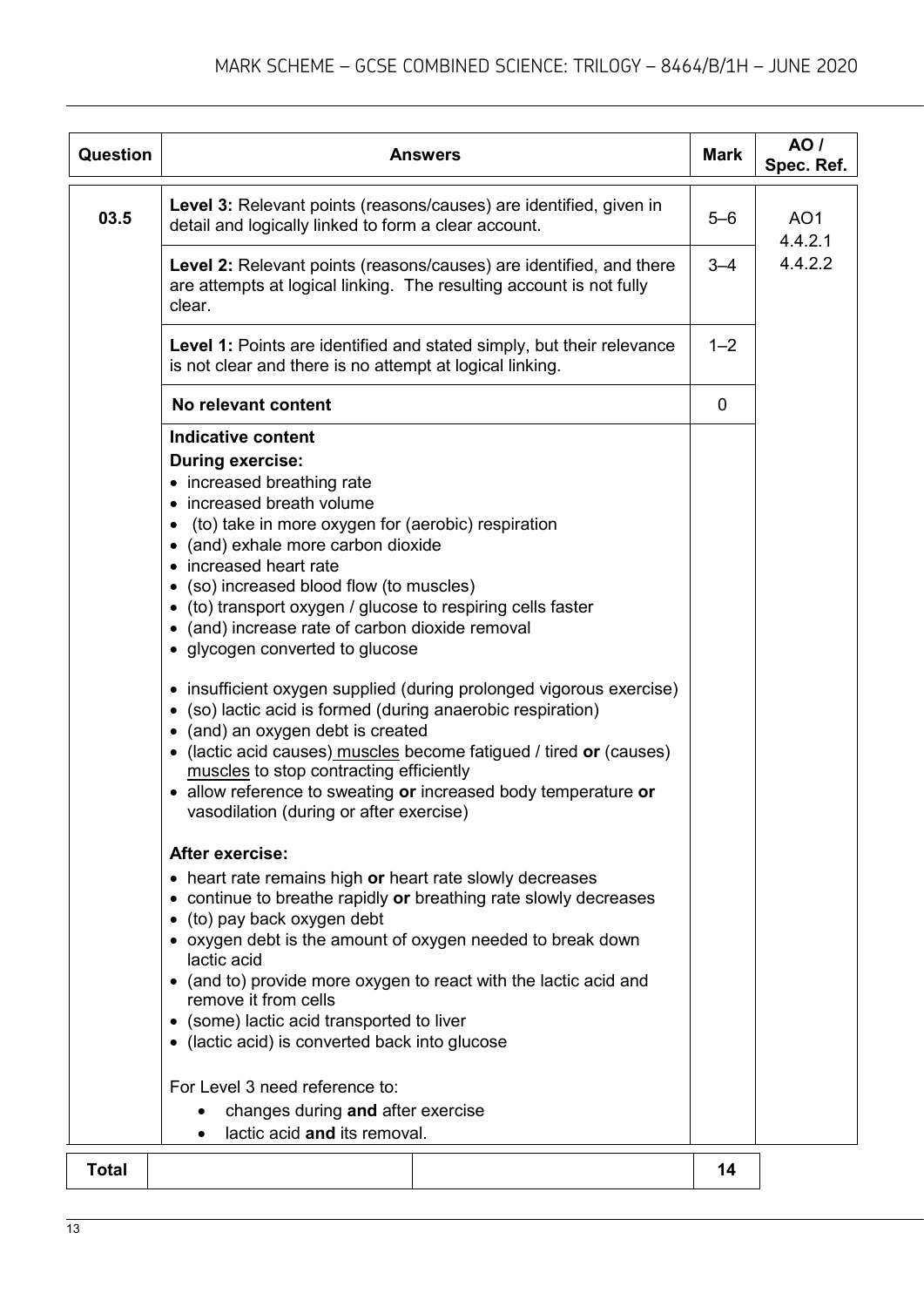| Question | <b>Answers</b>                                                                                        | <b>Extra information</b>                                                                                                                                          | <b>Mark</b> | <b>AO</b> /<br>Spec. Ref.             |
|----------|-------------------------------------------------------------------------------------------------------|-------------------------------------------------------------------------------------------------------------------------------------------------------------------|-------------|---------------------------------------|
| 04.1     | any four from:<br>• bacterial cell is smaller (than<br>a plant cell)                                  | allow converse statements<br>'it' refers to bacteria                                                                                                              | 4           | AO <sub>1</sub><br>4.1.1.1<br>4.1.1.2 |
|          | • bacterial cell does not have<br>chloroplasts (plant cell does)                                      | ignore chlorophyll                                                                                                                                                |             |                                       |
|          | • bacterial cell does not have<br>its DNA / genetic material<br>inside a nucleus (plant cell<br>does) | allow bacterial cell does not<br>have a nucleus (plant cell does)<br>allow bacterial cell has DNA /<br>genetic material in a ring / loop<br>(plant cell does not) |             |                                       |
|          |                                                                                                       | allow bacterial cell has DNA /<br>genetic material free in<br>cytoplasm                                                                                           |             |                                       |
|          | • bacterial cell (may) have<br>plasmids (plant cell does not)                                         |                                                                                                                                                                   |             |                                       |
|          | • bacterial cell does not have<br>mitochondria (plant cell does)                                      |                                                                                                                                                                   |             |                                       |
|          | • cell wall in bacterial cells is<br>not made of cellulose (cell<br>wall in plant cells is)           |                                                                                                                                                                   |             |                                       |
|          | bacterial cell does not have a<br>$\bullet$<br>large / permanent vacuole<br>(plant cell does)         |                                                                                                                                                                   |             |                                       |
|          | bacterial cell has smaller<br>ribosomes (than plant cells)                                            | do not accept idea that bacterial<br>cells do not have ribosomes                                                                                                  |             |                                       |
|          |                                                                                                       | allow bacterial cell (may) have a<br>flagellum (plant cells do not)                                                                                               |             |                                       |
|          |                                                                                                       | allow bacterial cell (may) have a<br>slime capsule (plant cell does<br>not)                                                                                       |             |                                       |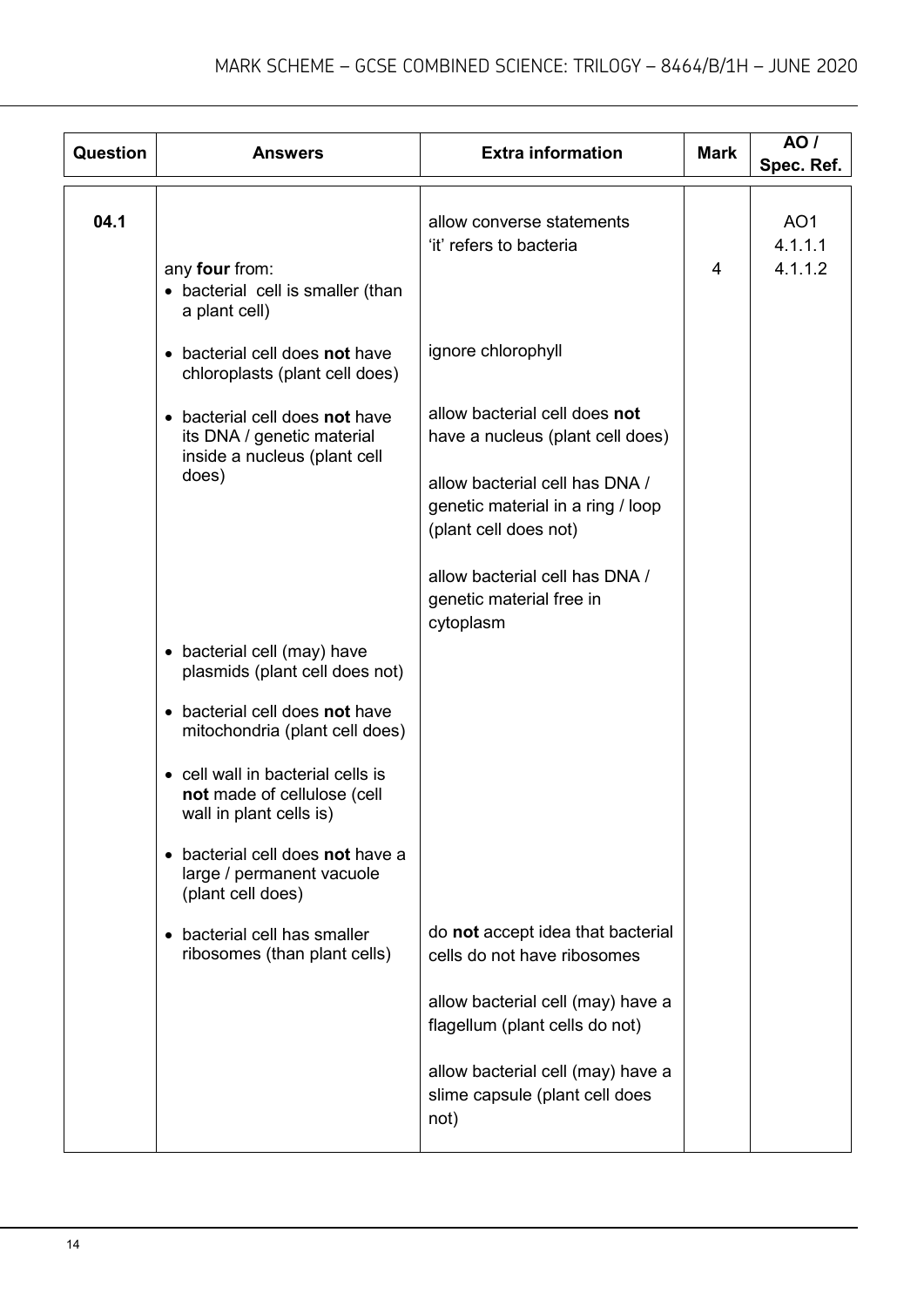| 04.2 | any four from:<br>dead / inactive /<br>weakened form of<br>pathogen / bacterium /<br>microorganism is<br>introduced / injected | allow introduce / inject<br>antigen(s) from the pathogen<br>allow dead / inactive / weakened<br>form of Gonorrhoea (bacteria)<br>introduced / injected<br>do not accept inject Gonorrhoea<br>disease | 4 | AO <sub>1</sub><br>4.3.1.7<br>AO <sub>2</sub><br>4.3.1.1 |
|------|--------------------------------------------------------------------------------------------------------------------------------|------------------------------------------------------------------------------------------------------------------------------------------------------------------------------------------------------|---|----------------------------------------------------------|
|      | white blood cells<br>stimulated to produce<br>antibodies                                                                       | do not accept incorrect white<br>blood cell, eg phagocyte                                                                                                                                            |   |                                                          |
|      | reference to memory<br>cells made or remain                                                                                    |                                                                                                                                                                                                      |   |                                                          |
|      | on re-exposure specific /<br>correct antibodies are<br>made (very) quickly                                                     | allow on re-exposure specific /<br>correct antibodies are produced<br>in large quantities                                                                                                            |   |                                                          |
|      | bacteria / pathogens /<br>microorganisms killed<br>and do not produce a<br>large enough population<br>to cause the disease     | allow bacteria / pathogens /<br>microorganisms killed and do<br>not produce a large enough<br>population to produce toxins                                                                           |   |                                                          |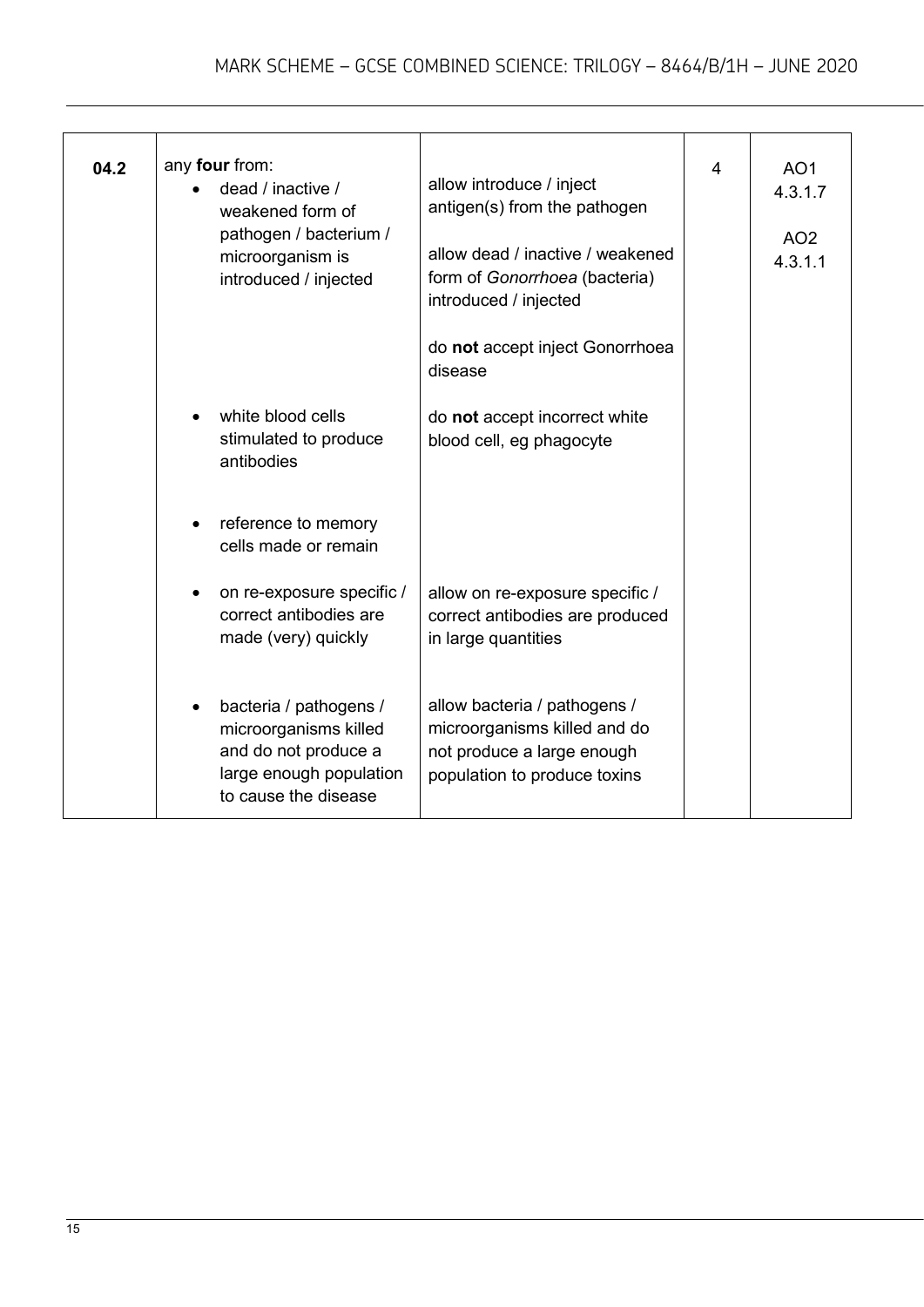| 04.3         | fewer bacteria / pathogens in<br>chicken / eggs / food<br>(so) fewer bacteria are ingested<br>(by humans)<br>or<br>fewer bacteria / pathogens<br>ingested (by humans) (1)<br>(so) fewer toxins produced (1) | ignore references to immunity<br>unqualified<br>allow fewer chickens / eggs will<br>carry the bacteria / pathogens<br>ignore chickens do not get<br>disease / infected<br>allow idea of fewer bacteria<br>being passed on to humans in<br>food<br>allow idea of fewer bacteria<br>being passed on to humans in<br>food $(1)$ | 1<br>1 | AO <sub>2</sub><br>4.3.1.3<br>4.3.1.1 |
|--------------|-------------------------------------------------------------------------------------------------------------------------------------------------------------------------------------------------------------|------------------------------------------------------------------------------------------------------------------------------------------------------------------------------------------------------------------------------------------------------------------------------------------------------------------------------|--------|---------------------------------------|
| 04.4         | wash hands before preparing<br>food<br>wash hands after using the toilet                                                                                                                                    | ignore wash hands unqualified<br>allow good food hygiene<br>allow clean areas where a<br>person has been ill<br>allow do not shake hands (with<br>someone who has food<br>poisoning)                                                                                                                                         | 1      | AO <sub>1</sub><br>4.3.1.1<br>4.3.1.3 |
| 04.5         | warmer weather so bacteria<br>reproduce / increase faster                                                                                                                                                   | ignore bacteria are killed at low<br>temperatures<br>allow food not cooked properly<br>on barbeques                                                                                                                                                                                                                          | 1      | AO <sub>3</sub><br>4.3.1.1<br>4.3.1.3 |
| <b>Total</b> |                                                                                                                                                                                                             |                                                                                                                                                                                                                                                                                                                              | 12     |                                       |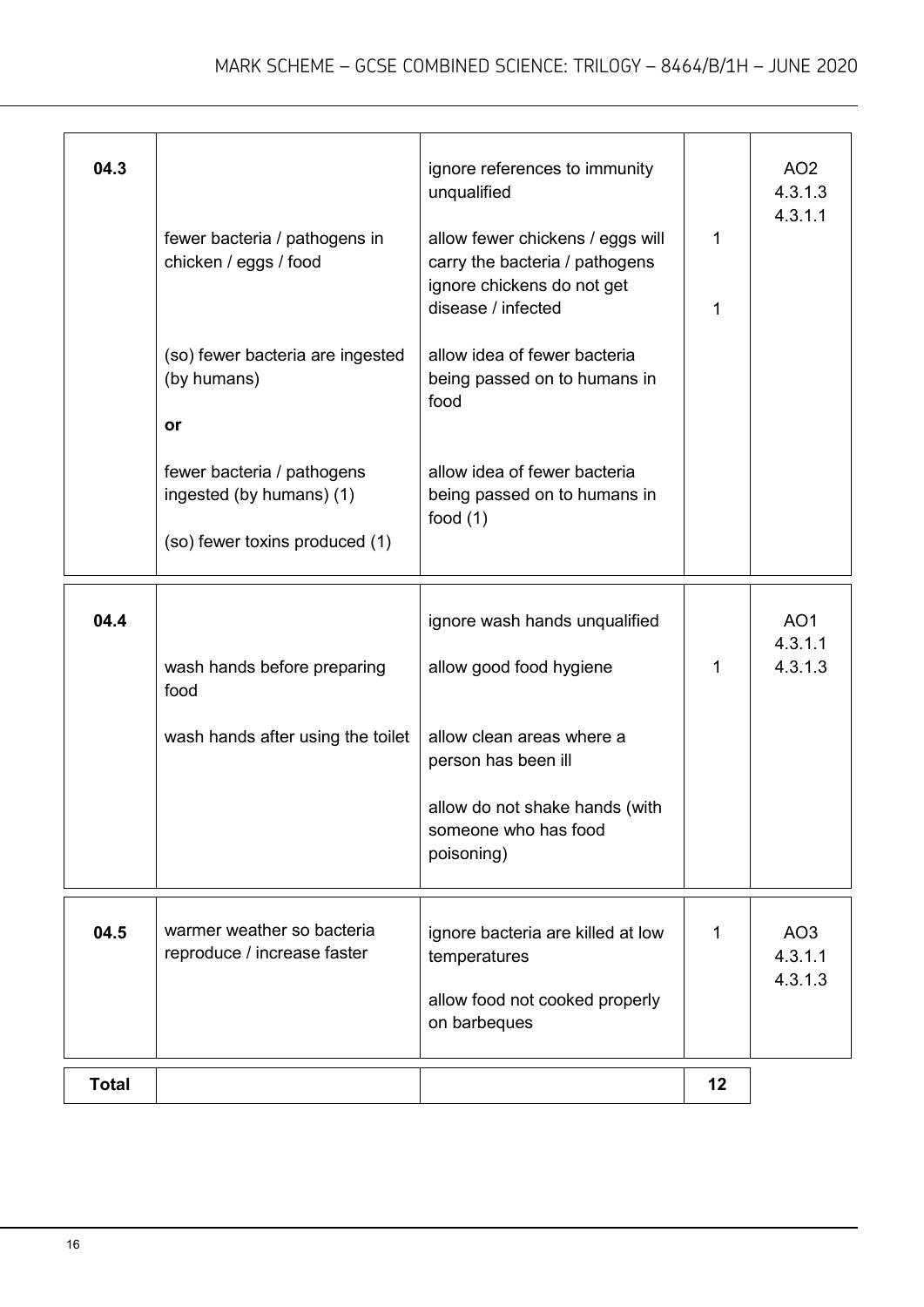| <b>Question</b> | <b>Answers</b>                                                                                                                                            | <b>Extra information</b>                                                                                                                                                                                                                                                                                                                                                                                            | <b>Mark</b>  | <b>AO</b> /<br>Spec. Ref.                                 |
|-----------------|-----------------------------------------------------------------------------------------------------------------------------------------------------------|---------------------------------------------------------------------------------------------------------------------------------------------------------------------------------------------------------------------------------------------------------------------------------------------------------------------------------------------------------------------------------------------------------------------|--------------|-----------------------------------------------------------|
| 05.1            | measure the volume of oxygen<br>produced in a given time<br>or<br>when more oxygen is produced<br>in a given time the rate of<br>photosynthesis is faster | a reference to rate is needed<br>allow gas for oxygen<br>allow when oxygen is produced<br>faster the rate of photosynthesis<br>is faster<br>ignore the faster the rate of<br>photosynthesis, the more<br>oxygen is produced<br>allow the slower the oxygen is<br>produced the slower the rate of<br>photosynthesis<br>or<br>less oxygen being produced in a<br>given time, the slower the rate of<br>photosynthesis | $\mathbf{1}$ | AO <sub>1</sub><br>4.4.1.1<br>4.4.1.2<br>RPA <sub>5</sub> |
| 05.2            | light (intensity)                                                                                                                                         | ignore temperature                                                                                                                                                                                                                                                                                                                                                                                                  | $\mathbf 1$  | AO <sub>2</sub><br>4.4.1.2                                |
| 05.3            | 20 000 (lux)                                                                                                                                              | allow answers in range 19 500<br>to 20 500 (lux)                                                                                                                                                                                                                                                                                                                                                                    | 1            | AO <sub>3</sub><br>4.4.1.2                                |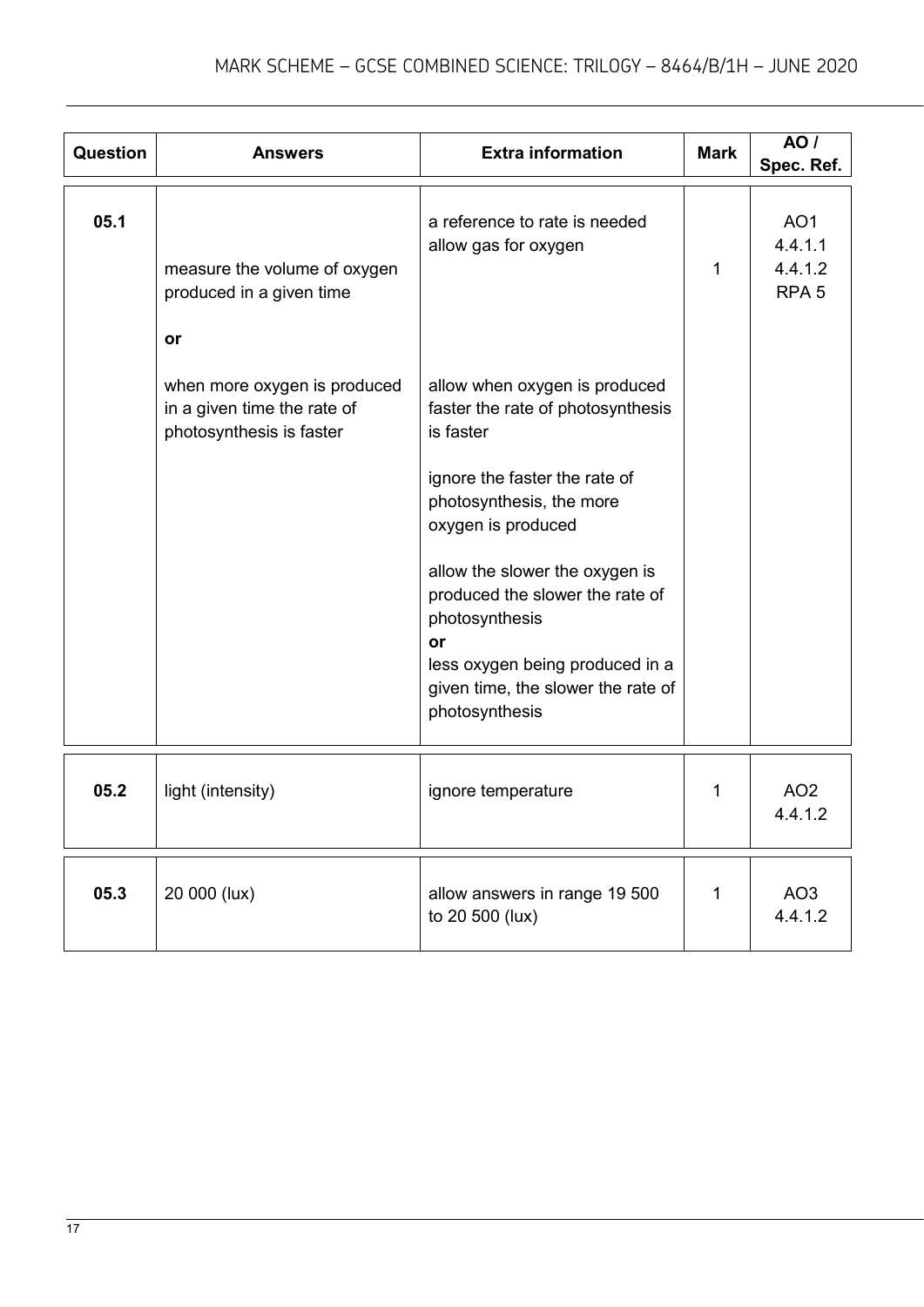| 05.4         | there is a cost for heating the<br>greenhouse                                                                                                                         |                                                                   | 1  | AO <sub>3</sub><br>4.4.1.1<br>4.4.1.2 |
|--------------|-----------------------------------------------------------------------------------------------------------------------------------------------------------------------|-------------------------------------------------------------------|----|---------------------------------------|
|              | there is a cost for increasing the<br>carbon dioxide in the<br>atmosphere (of the greenhouse)                                                                         |                                                                   | 1  |                                       |
|              |                                                                                                                                                                       | allow there is a cost for lighting<br>(in winter)                 |    |                                       |
|              | (therefore) the additional costs<br>might exceed the (additional)<br>sale price / profit<br>or<br>(additional) costs could not be<br>recovered by increasing the sale | ignore these additional costs<br>would reduce profits unqualified | 1  |                                       |
|              | price of the tomatoes                                                                                                                                                 |                                                                   |    |                                       |
| 05.5         | when there is no light there is no<br>photosynthesis                                                                                                                  |                                                                   | 1  | AO <sub>1</sub>                       |
|              | (so) no oxygen is produced                                                                                                                                            |                                                                   | 1  | AO <sub>1</sub>                       |
|              | (but) respiration happens (all the<br>time) and oxygen is used                                                                                                        |                                                                   | 1  | AO <sub>1</sub>                       |
|              | (therefore) the net / overall<br>oxygen production is negative /                                                                                                      | do not accept an answer of -2<br>(arbitrary units) unqualified    | 1  | AO <sub>2</sub>                       |
|              | - 2 (arbitrary units)                                                                                                                                                 |                                                                   |    | 4.4.1.1<br>4.4.1.2<br>4.4.2.1         |
| <b>Total</b> |                                                                                                                                                                       |                                                                   | 10 |                                       |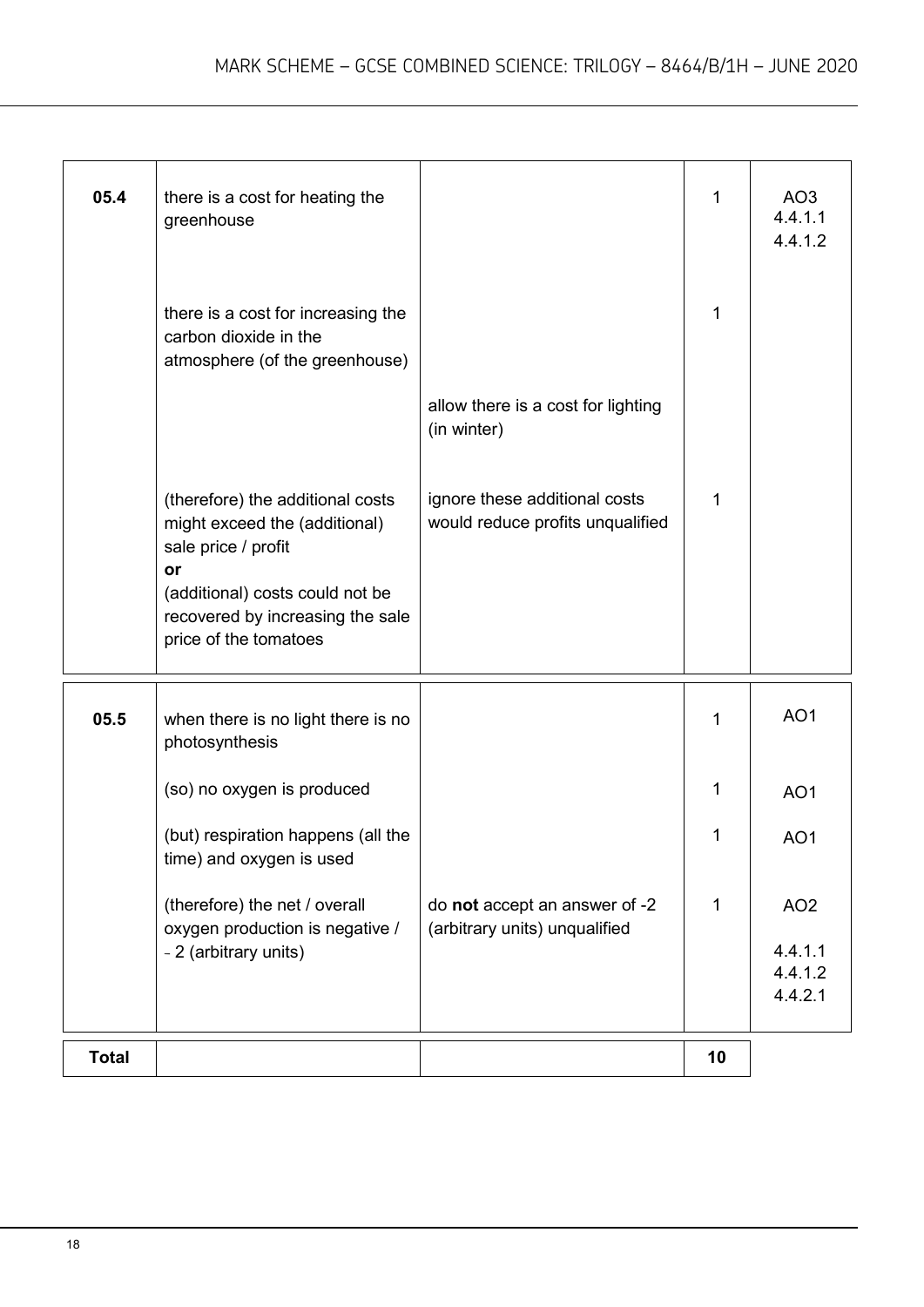| Question | <b>Answers</b>                                                                                                                                  | <b>Extra information</b>                                                                                                                                                                                                     | <b>Mark</b>  | AO /<br>Spec. Ref.         |
|----------|-------------------------------------------------------------------------------------------------------------------------------------------------|------------------------------------------------------------------------------------------------------------------------------------------------------------------------------------------------------------------------------|--------------|----------------------------|
| 06.1     | 3 years                                                                                                                                         |                                                                                                                                                                                                                              | $\mathbf{1}$ | AO <sub>2</sub><br>4.3.1.9 |
| 06.2     | any one from:<br>• to reduce any risk<br>• to look for side effects                                                                             | allow idea (if it is unsafe) less<br>harm will be caused with a lower<br>dose<br>ignore that it may be unsafe /<br>dangerous unqualified<br>ignore unknown side effects<br>unqualified                                       | 1            | AO <sub>1</sub><br>4.3.1.9 |
| 06.3     | too great a risk for ill person /<br>patient<br>patient might be taking another<br>drug<br>or<br>side effects of drug are easier to<br>identify | allow may make their condition<br>worse<br>allow less risk to healthy person<br>ignore references to immune<br>system<br>allow unhealthy person might be<br>taking another drug<br>ignore to see side effects<br>unqualified | 1<br>1       | AO <sub>2</sub><br>4.3.1.9 |
| 06.4     | any one from:<br>• to prevent false claims<br>• to make sure the results /<br>conclusions are correct / valid<br>• to avoid bias                | ignore references to accuracy,<br>reliability or precision                                                                                                                                                                   | 1            | AO <sub>2</sub><br>4.3.1.9 |